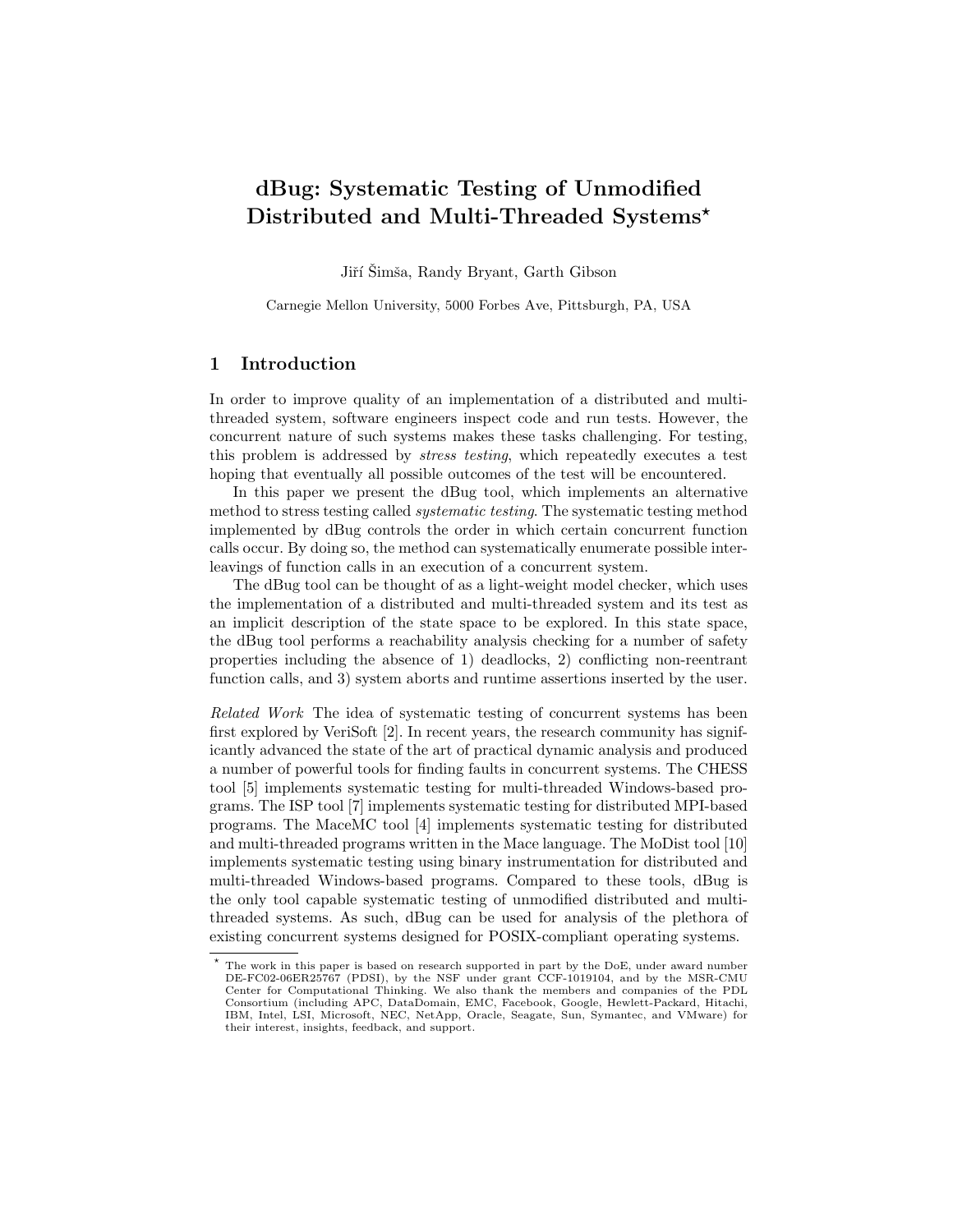# 2 Tool

#### 2.1 Architecture

Interposition Layer The interposition layer is responsible for monitoring and controlling the execution of the system under test. Notably, when a thread of the system under test is about to call a function which dBug seeks to control, the interposition layer transparently intercepts this call, suspends the execution of the calling thread, and informs the arbiter about this event. At some later point, the interposition layer receives a message from the arbiter which causes the calling thread to resume execution.

Arbiter The arbiter is responsible for selecting the order in which concurrently intercepted function calls execute. The arbiter is a centralized entity that maintains a global view of the system under test. In particular, the arbiter uses a client-server architecture (depicted in Figure 1) to collect information about the threads running in the system and intercepted calls via instances of the interposition layer. At some point, referred to as the *decision point*, the arbiter infers that the system under test can make no progress without the arbiter resuming execution of some of the suspended threads. For example, when the number of threads in the system under test matches the number of concurrently intercepted calls, the arbiter knows it has reached a decision point. At that point the arbiter decides which of the concurrently intercepted calls should execute first.



Fig. 1. dBug Architecture

Explorer The explorer is responsible for navigating the repeated execution of the test to yet unexplored parts of the state space. In particular, after each execution of a test, the explorer collects information about all the decision points encountered by the arbiter. This information is then used to gradually build a decision tree with nodes corresponding to decision points and edges corresponding to intercepted calls. The decision tree is in turn used to craft schedules for future instances of the arbiter to steer the execution down unexplored branches of the tree. Figure 2 illustrates how the explorer communicates with different instances of the system under test, while iteratively building the decision tree. To explore the decision tree, the explorer uses a stateless approach.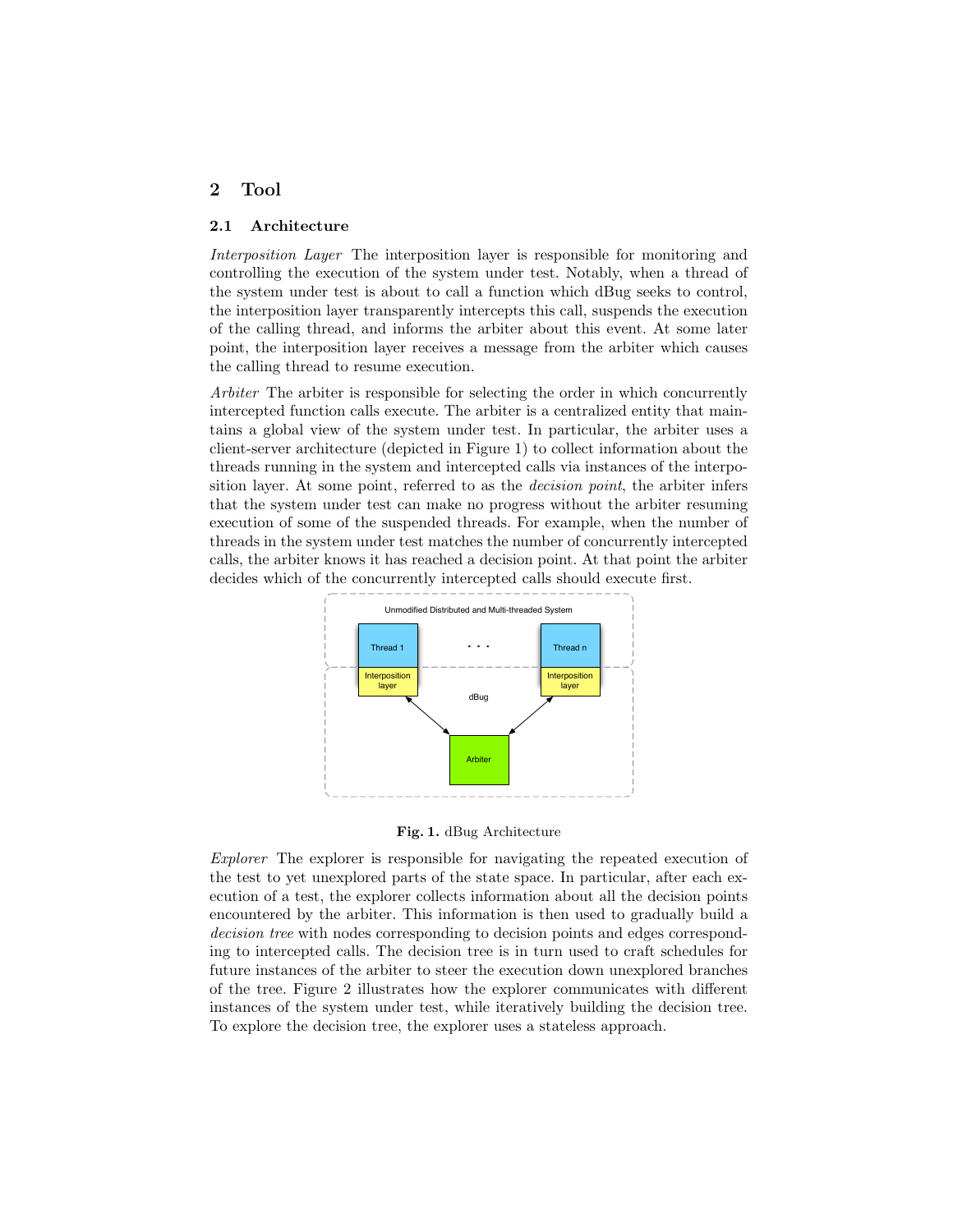

Fig. 2. dBug Exploration

#### 2.2 Functionality

Using the architecture described above, the tool performs a reachability analysis over the decision tree, while checking for a number of safety properties including the absence of 1) deadlocks, 2) conflicting non-reentrant function calls, and 3) system aborts and runtime assertions inserted by the user.

To check for deadlocks, the interposition layer intercepts function calls that are potentially blocking while collecting information that could influence whether a call blocks. Using this information, the arbiter can infer for each intercepted call whether execution of the call from the current state would block. For example, the arbiter keeps track of all threads and processes running as part of the system under test in order to infer if an intercepted call to  $\text{wait}($ , sem  $\text{wait}($  or pthread join() would block. A deadlock is detected when the arbiter reaches a decision point knowing all intercepted calls would block.

To check for non-reentrant function call conflicts, the interposition layer intercepts calls to functions that are not guaranteed to be reentrant (e.g. by POSIX standard [3]). The dBug tool checks if a decision point can be reached such that two intercepted calls correspond to the same non-reentrant function being called by two threads of the same process.

To check for assertion violations as well as more general system aborts such as segmentation faults, the interposition layer installs its own signal handlers. These handlers inform the arbiter about a delivery of a signal before the system actually crashes and then forward the signal to the original handler.

The current version of the dBug tool supports interposition of the POSIX process management, POSIX threads, and POSIX semaphores interface. For a detailed list of events intercepted by the interposition layer, we refer the interested read to the dBug User Manual available from the project web page [8].

#### 2.3 Limitations

First, the tool might fail to discover a concurrency error that requires an interleaving of events at a finer level of abstraction than that of a function call.

Second, given that the problem of precise detection of a decision point (i.e. no forward progress is possible without resuming execution of one of the suspended threads) is undecidable, the tool sometimes resorts to using a timeout as a mechanism for detecting a decision point. If the arbiter incorrectly infers it has reached a decision point, the method might fail to cover the decision tree.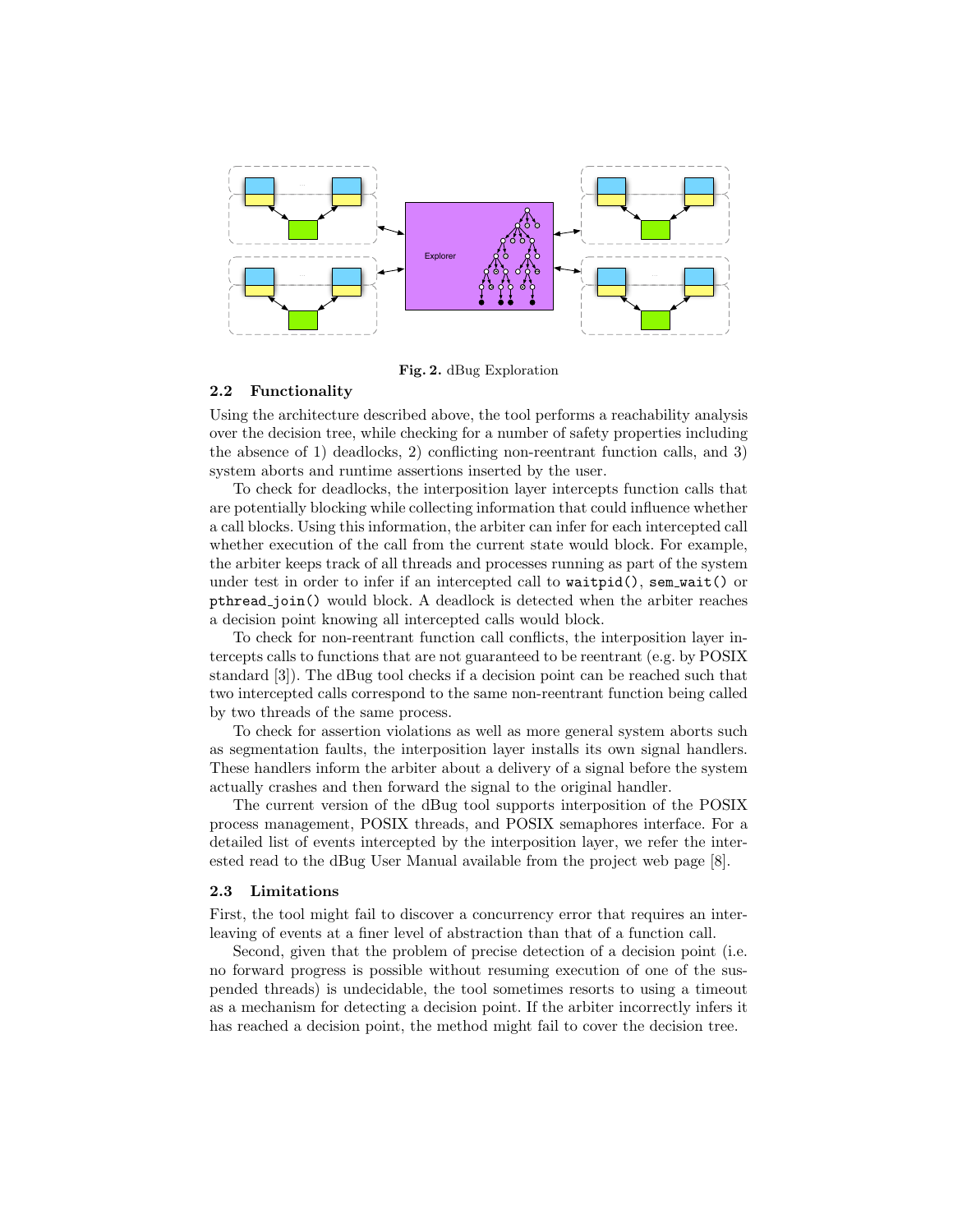Third, even if decision points are detected precisely, if the system under test contains a source of non-deterministic behavior which is not controlled by the arbiter, the method might still fail to cover the decision tree. For example, the overhead imposed by dBug can skew the timing of events in the system, which can be a problem if control flow is time-dependent.

Lastly, the method assumes that a test execution terminates. Although it is possible to execute the method using dove-tailing to avoid getting stuck in an infinite execution, the method does not check for infinite loops.

## 3 Evaluation

In our previous work [9], dBug has been applied on a parallel file system and distributed key-value storage. More recently, the dBug tool has been used for systematic testing of implementations of a proxy web server created by students as their final assignment for 15-213 Introduction to Computer Systems, a class offered by the Computer Science Department at Carnegie Mellon University.

The assignment asked students to create a proxy server that receives an HTTP request from a client, inspects the request header to find out the target server, sends the request to the server, receives a reply from the server, and sends the reply to the client. Additionally, the proxy was expected to service multiple requests concurrently and to service duplicate requests from a local cache.

To check student proxies, we would start up a local web server and the proxy and issue requests to the proxy using the curl utility. After eliminating 35 proxies that failed simple sequential tests, we were left with 80 proxies. To test the concurrent nature of these proxies, we would concurrently issue two identical requests and used dBug to systematically enumerate possible ways in which the concurrent events triggered by the test could occur. The dBug tool was configured to timeout after 60 minutes. The detailed experiment data for the results below are provided at the dBug project web page [8].

The dBug tool found concurrency faults in 25 of the 80 tested proxies, including a fault in the reference proxy written by one of the course teaching assistants. We confirmed the existence of all of these faults by mapping the traces generated by dBug into the source code of the proxies.

For 13 of the 25 faulty proxies, more than 60% of the executions witnessed by dBug were erroneous. We suspect that the reason why these faults went undetected by the programmers is because dBug, similar to Eraser [6], marks executions that could have gone wrong, but did not, as faults. For example, dBug flags an execution when two threads of the same process make concurrent calls to a non-reentrant function or when a free mutex is unlocked, irrespective of whether such behavior maps to an observable fault.

Lastly, we compared the findings of dBug to the code inspection carried out during grading of the assignment by experienced course instructors and teaching assistants. Surprisingly, the code inspection identified only 20% of the faults identified by dBug. On the other hand, unlike dBug, the code inspection was able to identify multiple data races that happened because of insufficient synchronization of concurrent memory accesses.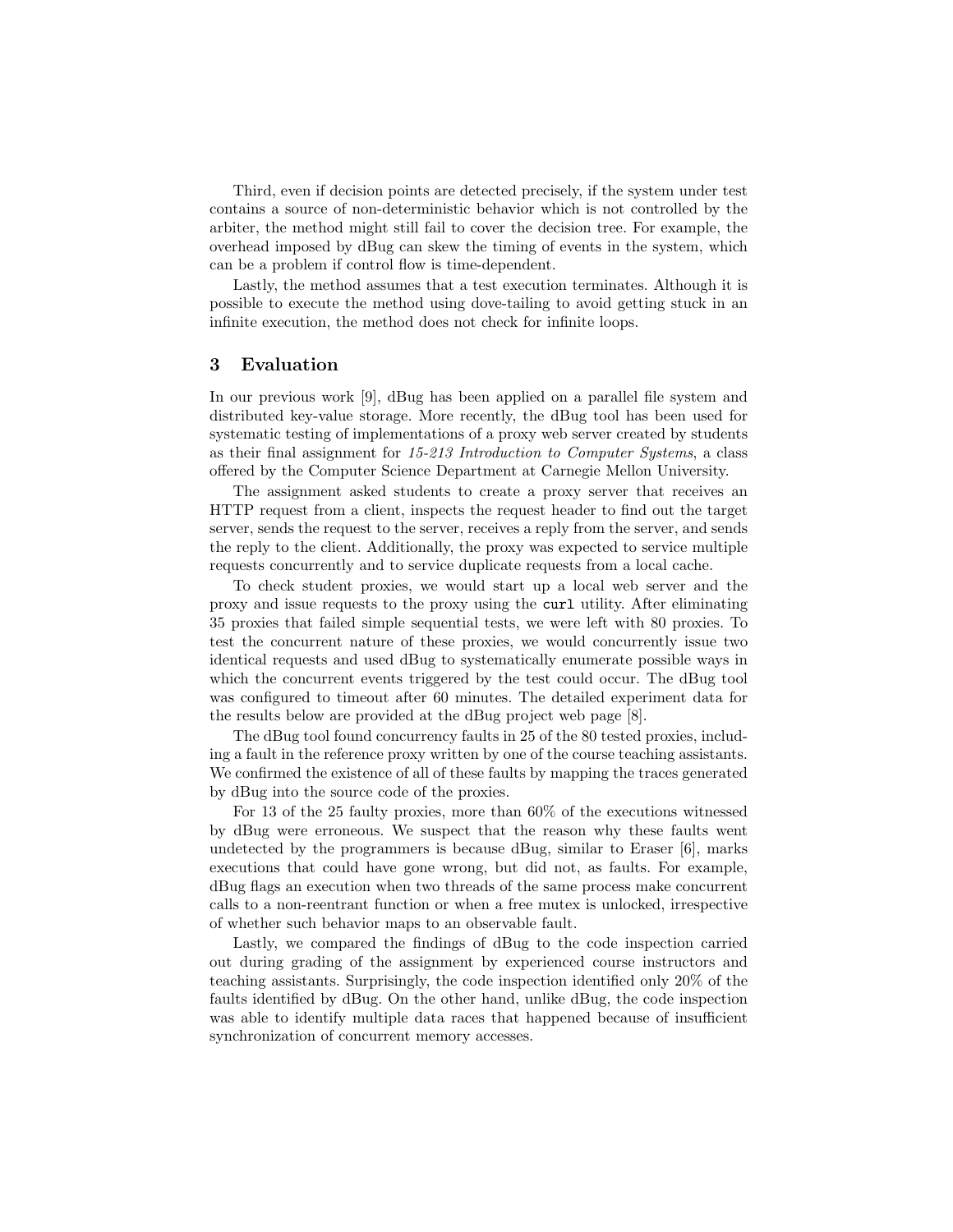# 4 Conclusion

In this paper we have presented a novel tool, dBug, which addresses the challenge of finding concurrency faults in unmodified distributed and multi-threaded systems. The tool is an open-source project and is available for download from the dBug project web page [8]. As an on-going work we are working on extending functionality and improving efficiency of the tool. In particular, we are adding support for 1) interposition of events of the Linux sockets interface, 2) virtualization and control of time, and 3) state space reduction akin to [1].

Finally, while the experiment has been carried out independently of the 15- 213 class, we are working towards making dBug an integral tool available to the education of programmers of concurrent systems.

## References

- 1. Cormac Flanagan and Patrice Godefroid. Dynamic partial-order reduction for model checking software. SIGPLAN Not., 40(1):110–121, 2005.
- 2. Patrice Godefroid. VeriSoft: A Tool for the Automatic Analysis of Concurrent Reactive Software. In Proceedings of the 9th International Conference on Computer Aided Verification, CAV '97, pages 476–479, London, UK, 1997. Springer-Verlag.
- 3. Austin Joint Working Group. IEEE Standard for Information Technology- Portable Operating System Interface (POSIX) Base Specifications, Issue 7. IEEE Std 1003.1-2008 (Revision of IEEE Std 1003.1-2004), pages 1–3826, December 2008.
- 4. Charles Edwin Killian, James W. Anderson, Ranjit Jhala, and Amin Vahdat. Life, death, and the critical transition: Finding liveness bugs in systems code. In NSDI '07: Proceedings of the 5th Conference on USENIX Symposium on Networked Systems Design and Implementation, 2007.
- 5. Madanlal Musuvathi, Shaz Qadeer, Thomas Ball, Gérard Basler, Piramanayagam Arumuga Nainar, and Iulian Neamtiu. Finding and reproducing heisenbugs in concurrent programs. In OSDI '08: Proceedings of the 8th Conference on USENIX Symposium on Operating Systems Design and Implementation, pages 267–280, 2008.
- 6. Stefan Savage, Michael Burrows, Greg Nelson, Patrick Sobalvarro, and Thomas Anderson. Eraser: a dynamic data race detector for multithreaded programs. ACM Trans. Comput. Syst., 15(4):391–411, 1997.
- 7. Sarvani S. Vakkalanka, Subodh Sharma, Ganesh Gopalakrishnan, and Robert M. Kirby. ISP: a tool for model checking MPI programs. In Proceedings of PPoPP '08, pages 285–286, New York, NY, USA, 2008. ACM.
- 8. Jiří Šimša. dBug Project. http://www.cs.cmu.edu/~jsimsa/dbug.
- 9. Jiří Šimša, Garth Gibson, and Randy Bryant. dBug: Systematic Evaluation of Distributed Systems. In SSV '10: Proceedings of 5th International Workshop on System Software Verification, 2010.
- 10. Junfeng Yang, Tisheng Chen, Ming Wu, Zhilei Xu, Xuezheng Liu, Haoxiang Lin, Mao Yang, Fan Long, Lintao Zhang, and Lidong Zhou. MoDist: Transparent Model Checking of Unmodified Distributed Systems. In NSDI '09: Proceedings of the Sixth Symposium on Networked Systems Design and Implementation, pages 213– 228, April 2009.